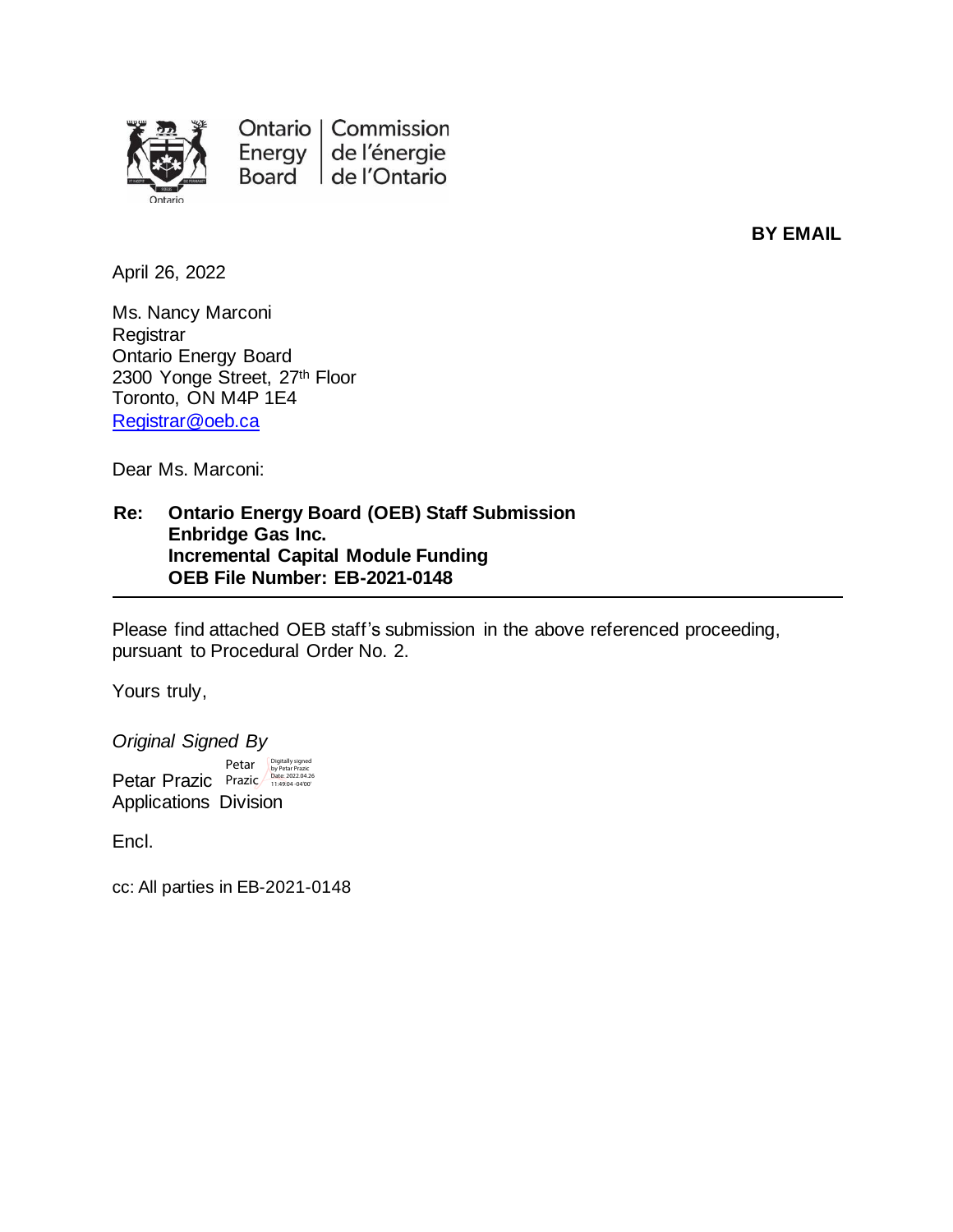

## **ONTARIO ENERGY BOARD**

## **OEB STAFF SUBMISSION ON DRAFT RATE ORDER DATED APRIL 21, 2022**

**Enbridge Gas Inc. Phase 2 – 2021 Rates Application (Incremental Capital Module Funding)**

**EB-2021-0148**

**April 26, 2022**